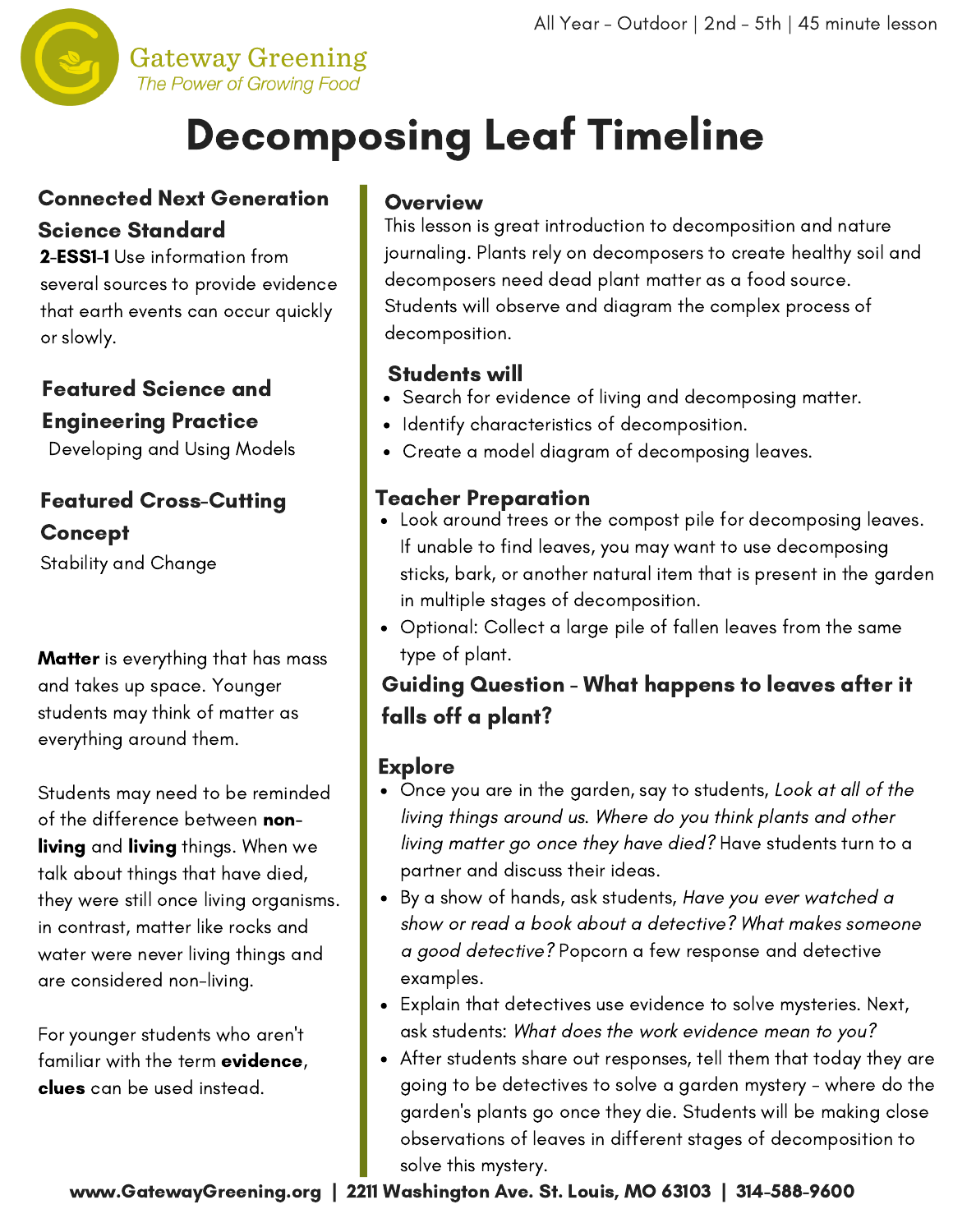**Gateway Greening** 

## The Power of Growing Food Decomposing Leaf Timeline

### **Materials**

- Teacher small whiteboard or chalkboard
- Garden notebooks or Decomposing Leaf worksheet and clipboards
- Pencils
- Optional magnifying glasses

## **Setting**

- School garden or green space
- Can be taught anytime of year but works the best in the fall or early winter when fallen leaves are decomposing.

Field journals are important tools for making scientific obsevations in nature. Students may need an introduction to field journaling before this activity. Guide students as they journal, encouraging sketching or tracing as they draw the object, in addition to the use of strong descriptor words and labels. The use of magnifying glasses is recommended so students can zoom in on the smaller details of the object.

- Divide students into pairs and pass out magnifying glasses and garden journals or Decomposing Leaf worksheets. Their first job is to find and carefully observe a leaf that is still connected to a plant.
- Demonstrate how to create scientific drawing by tracing around the leaf, adding labels, and creating symbols to capture your observations. Ask students, What other details could you add to the drawing?
- They will use then use their journals or worksheet to sketch the leaf and label observations they make, noting details like size, color, texture, holes, marks, and other interesting characteristics. The drawing is about capturing information, not making a pretty picture.
- After they have completed their first journal entry, tell students they will now repeat this journaling activity 2 more times. This time, they will find 2 dead leaves of the same species as the first. The leaf that looks the oldest (or most decomposed) will go at the bottom of the page. The leaf that is less decomposed will go in the middle of the page.
- Students can find their own leaves or use leaves you provide.

## Digging Deeper

- After journaling, bring the students back together and form a circle. Explain that you are going to ask some questions about what they observed, and if they, too, made a similar observation to what they hear another student share, then they should take a step forward in the circle.
- Ask the group, What observations did you make about the first leaf? Have students take turns sharing observations they made, reminding students to step forward in the circle to show agreement each time they made a similar observation about their leaf.
- After students have shared out a handful of observations, repeat this discussion routine with the decomposing leaves. Ask students, What did you notice about your decomposing (or older) leaves? How were they different from the first leaf?